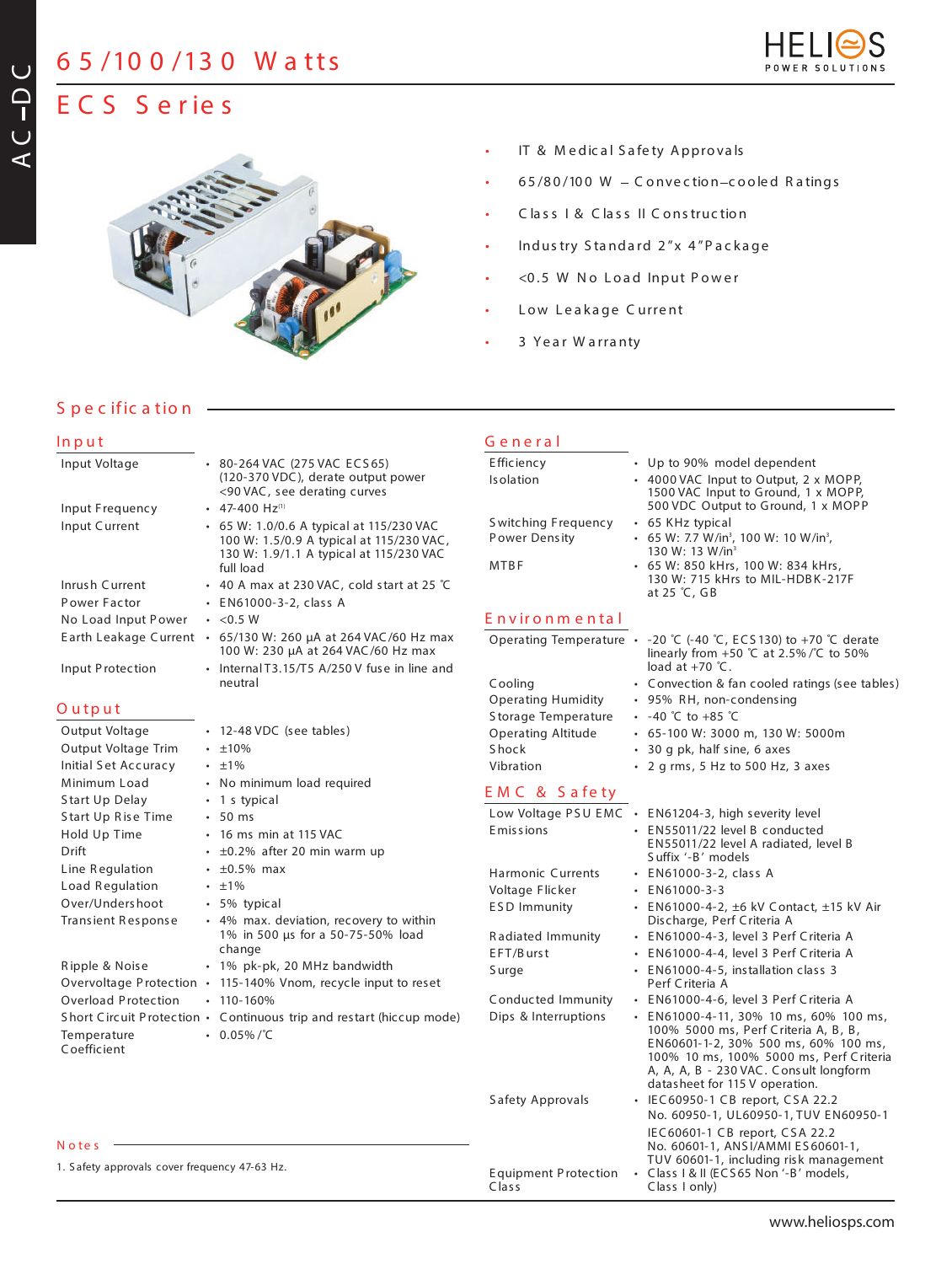## **E C S 6 5 <sup>M</sup> <sup>o</sup> <sup>d</sup> <sup>e</sup> ls <sup>a</sup> <sup>n</sup> <sup>d</sup> <sup>R</sup> <sup>a</sup> tin <sup>g</sup> <sup>s</sup>**

| <b>Output Power</b> | Output Voltage | <b>Output Current</b> | Model Number <sup>(1)</sup> |
|---------------------|----------------|-----------------------|-----------------------------|
| 65 W                | 12.0 VDC       | 5.4 A                 | ECS65US12                   |
| 65 W                | 15.0 VDC       | 4.3 A                 | ECS65US15                   |
| 65 W                | 18.5 VDC       | 3.4A                  | ECS65US18                   |
| 65 W                | 24.0 VDC       | 2.7A                  | ECS65US24                   |
| 65 W                | 28.0 VDC       | 2.3A                  | ECS65US28                   |
| 65 W                | 48.0 VDC       | 1.4A                  | ECS65US48                   |
|                     |                |                       |                             |

**N o te s**

1. For Class B radiated emissions models, add suffix -B to model number. For covered versions, add suffix '-C' to model number or order part no. ECM40/60 COVER for standalone cover. Derate output power by 20% with cover. The cover is not suitable for Class II installations.



| Input Connector J1  |         |  | <b>Output Connector J2</b> |                     |
|---------------------|---------|--|----------------------------|---------------------|
| Molex PN 09-65-2038 |         |  |                            | Molex PN 09-65-2048 |
| Pin 1               | Line    |  | Pin 1                      | $+V1$               |
| Pin 2               | Neutral |  | Pin 2                      | $+V1$               |
| 0.25" Faston        | Earth   |  | Pin 3                      | <b>RTN</b>          |
|                     |         |  | Pin 4                      | RTN                 |

J1 mates with Molex Housing PN 09-50-1031, J2 mates with Molex Housing PN 09-50-1041 and both with Molex S eries 5194 Crimp Terminals

**N o te s**

1. All dimensions in inches (mm).

Tolerance .xx =  $\pm 0.02$  (0.50); .xxx =  $\pm 0.01$  (0.25)

2. Weight: 0.386 lbs (175 g)

#### **D e r a tin g C u r v e E C S 6 5 M o d e ls**



## **A C**  $\frac{1}{\sqrt{2}}$

**C**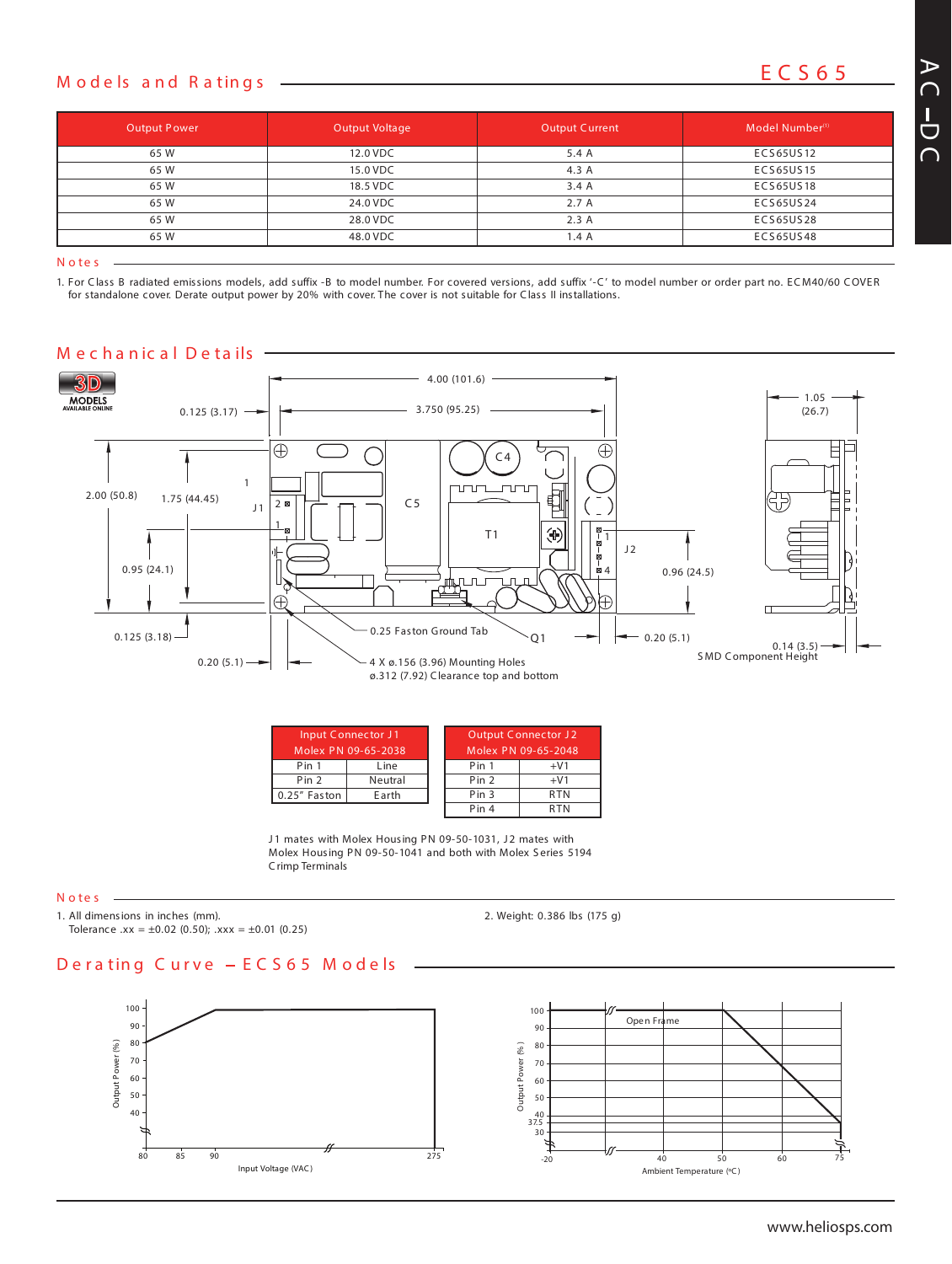## **<sup>M</sup> E C S 10 0 <sup>o</sup> <sup>d</sup> <sup>e</sup> ls <sup>a</sup> <sup>n</sup> <sup>d</sup> <sup>R</sup> <sup>a</sup> tin <sup>g</sup> <sup>s</sup>**

| <b>Output Power</b>    |                   |                |                       | Model Number <sup>(1)</sup> |  |
|------------------------|-------------------|----------------|-----------------------|-----------------------------|--|
| Forced Cooled (10 CFM) | Convection-cooled | Output Voltage | <b>Output Current</b> |                             |  |
| 100 W                  | 80 W              | 12.0 VDC       | 8.3 A                 | ECS 100US 12                |  |
| 100 W                  | 80 W              | 15.0 VDC       | 6.7 A                 | ECS100US15                  |  |
| 100 W                  | 80 W              | 18.0 VDC       | 5.5 A                 | ECS 100US 18                |  |
| 100 W                  | 80 W              | 24.0 VDC       | 4.2A                  | ECS100US24                  |  |
| 100 W                  | 80 W              | 28.0 VDC       | 3.6A                  | ECS100US28                  |  |
| 100 W                  | 80 W              | 48.0 VDC       | 2.1A                  | ECS100US48                  |  |
|                        |                   |                |                       |                             |  |

**N o te s**

**AC**

**DC**

> 1. For Class B radiated emissions models, add suffix -B to model number. For covered versions, add suffix '-C' to model number or order part no. ECM40/60 COVER for standalone cover. Derate output power by 20% with cover. The cover is not suitable for Class II installations. '-C' not available for '-B' models.



### **M e c h a n ic a l D e ta ils**



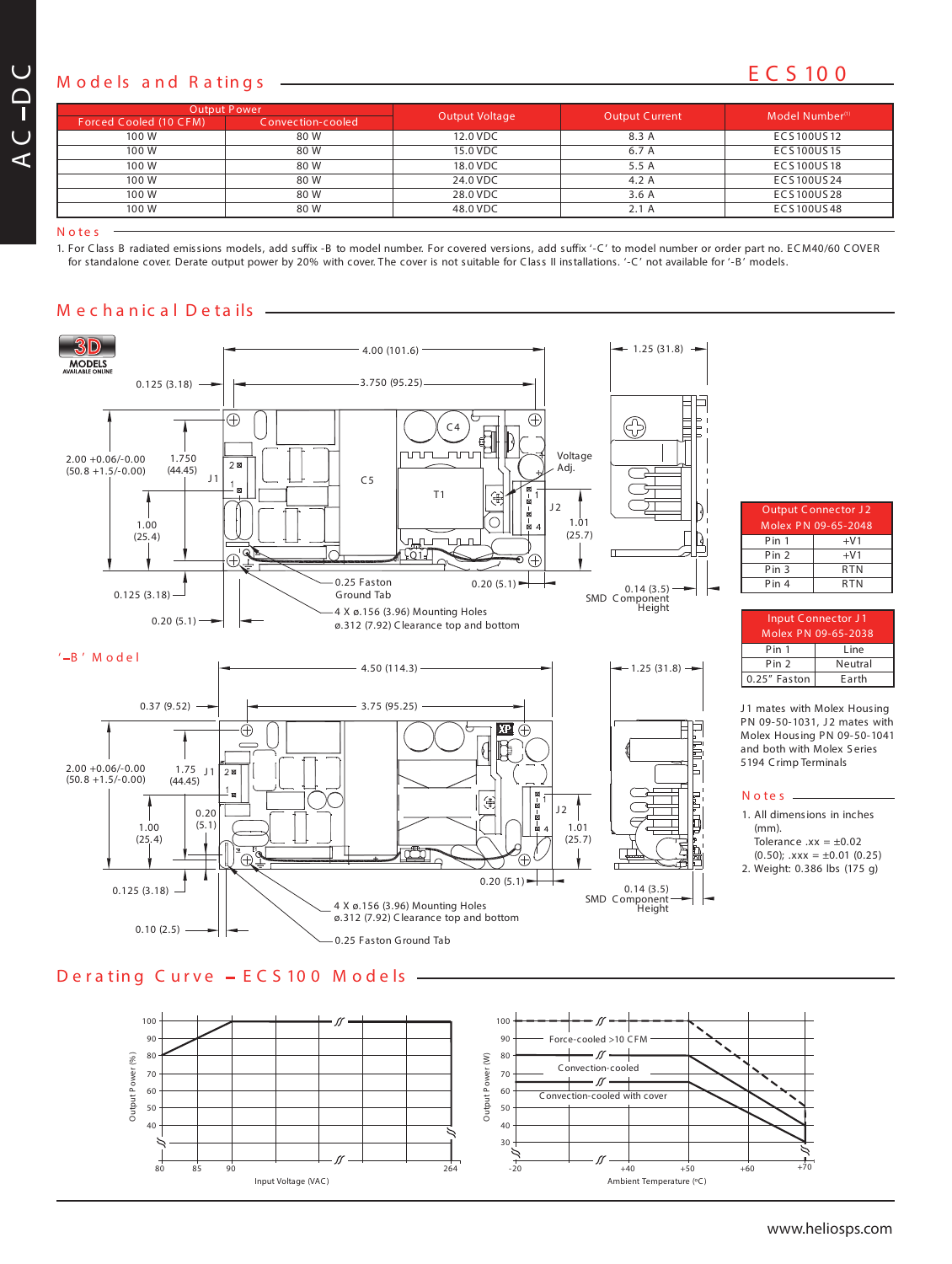## **<sup>M</sup> E C S 13 0 <sup>o</sup> <sup>d</sup> <sup>e</sup> ls <sup>a</sup> <sup>n</sup> <sup>d</sup> <sup>R</sup> <sup>a</sup> tin <sup>g</sup> <sup>s</sup>**

| <b>Output Power</b>    |                   |                |                       | Model Number <sup>(1)</sup> |  |
|------------------------|-------------------|----------------|-----------------------|-----------------------------|--|
| Forced Cooled (10 CFM) | Convection-cooled | Output Voltage | <b>Output Current</b> |                             |  |
| 130 W                  | 100 W             | 12.0 VDC       | 10.9A                 | ECS 130US 12                |  |
| 130 W                  | 100 W             | 15.0 VDC       | 8.7 A                 | ECS 130US 15                |  |
| 130 W                  | 100 W             | 18.0 VDC       | 7.3A                  | ECS130US18                  |  |
| 130W                   | 100 W             | 24.0 VDC       | 5.4 A                 | ECS 130US 24                |  |
| 130 W                  | 100 W             | 28.0 VDC       | 4.7 A                 | ECS130US28                  |  |
| 130 W                  | 100 W             | 48.0 VDC       | 2.7A                  | ECS130US48                  |  |
|                        |                   |                |                       |                             |  |

**N o te s**

1. For covered versions, add suffix '-C' to model number or order part no. ECM40/60 COVER for standalone cover, see derating curve.

*The cover is not suitable for Class II installations. '-C'.*

### **M e c h a n ic a l D e ta ils**



| Input Connector J1<br>Molex PN 09-65-2038<br>Pin 1<br>Line |         | Notes<br>. All dimensions in inches (mm).                                                                                                         | <b>Output Connector J2</b><br>Molex PN 09-65-2048 |            |
|------------------------------------------------------------|---------|---------------------------------------------------------------------------------------------------------------------------------------------------|---------------------------------------------------|------------|
|                                                            |         | Tolerance $xx = \pm 0.02$ (0.50); $xxx = \pm 0.01$ (0.25)                                                                                         | Pin 1                                             | $+V1$      |
| Pin 2                                                      | Neutral | 2. Weight: 0.386 lbs (175 g)                                                                                                                      | Pin 2                                             | $+V1$      |
| Earth<br>0.25" Faston                                      |         |                                                                                                                                                   | Pin 3                                             | <b>RTN</b> |
|                                                            |         | $\alpha$ and $\alpha$ is the state of the state in $\alpha$ and $\alpha$ in $\alpha$ is the state of the state in $\alpha$ is a state in $\alpha$ | Pin 4                                             | <b>RTN</b> |

J1 mates with Molex Housing PN 09-50-1031, J2 mates with Molex Housing PN 09-50-1041 and both with Molex S eries 5194 Crimp Terminals

### **D e r a tin g C u r v e E C S 13 0 M o d e ls**